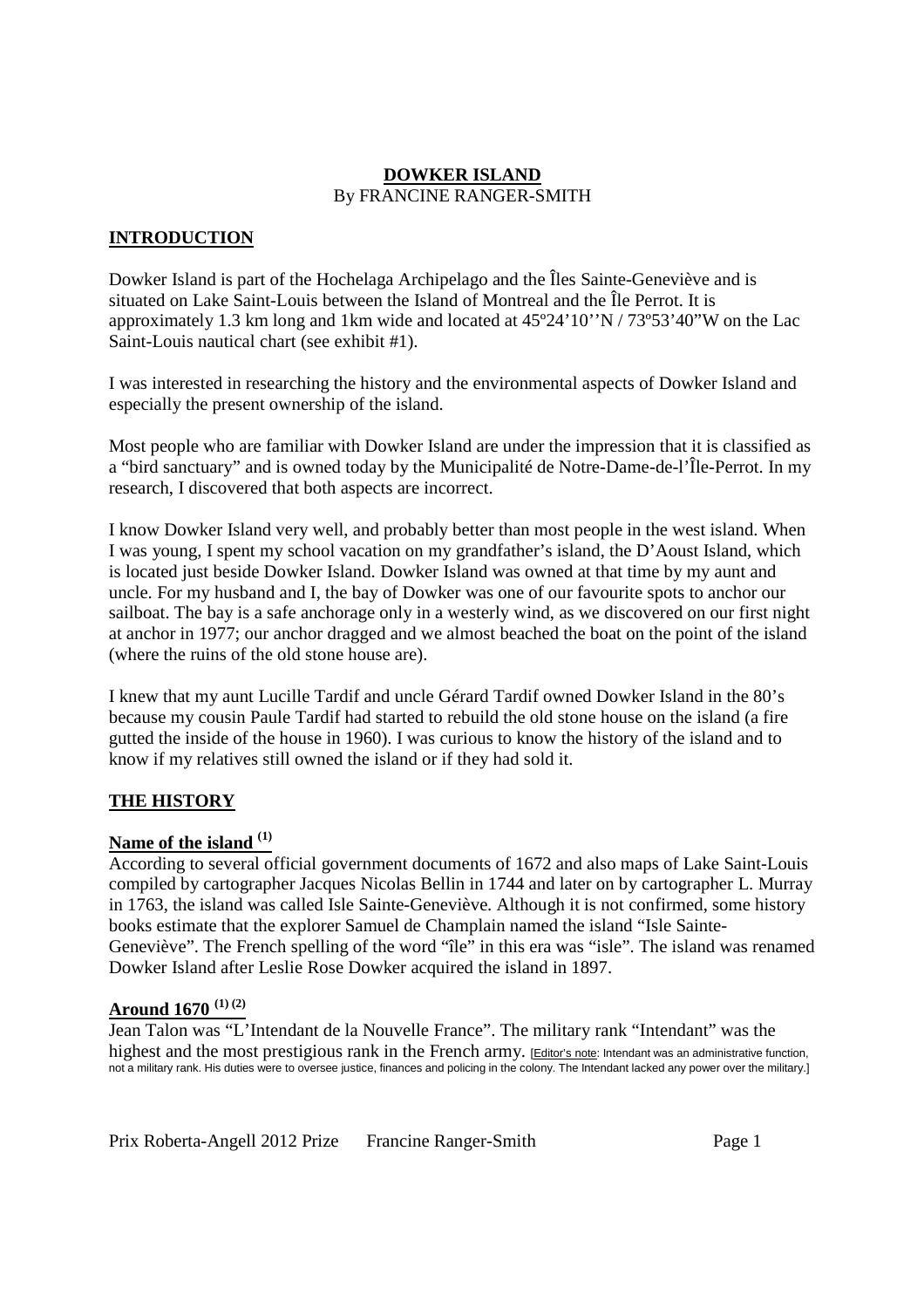Jean Talon named François-Marie Perrot as the governor of Ville Marie (former name of Montreal) in 1650's. Under the French regime, L'Intendant de la Nouvelle France could grant a large piece of land called a "seigneurie" to some elite individuals. On the  $8<sup>th</sup>$  of November 1672, Jean Talon conceded a "seigneurie" to François-Marie Perrot.

The seigneurie of François-Marie Perrot was composed of several islands in the same area namely "Isle Sainte-Geneviève", "Isle Perrot", "Isles de la paix" and "Isle aux pins".

It is interesting to learn that, between the  $10^{th}$  of October and the  $8^{th}$  of November 1672, Jean Talon granted about 60 seigneuries to various nobles.

François-Marie Perrot never lived on his seigneurie (he preferred his life as a noble in his mansion in Ville Marie with 10 servants). In this era, when France granted a seigneurie to an individual, usually to a high-ranking officer, this individual was obligated to live on the seigneurie in order to develop its resources and increase the overall population of the colony.

As governor of Ville Marie, Perrot was exempt from the prescribed obligations of the seigneurie obligations; instead, he entrusted the seigneurie to one of his lieutenants, Antoine Lafresnaye De Brucy. De Brucy worked the land of the seigneurie but he also developed a very lucrative and secretive fur trading business on both "Isle Sainte-Geneviève" and "Isle Perrot". His fur trading business was illegal and discovered; he was arrested and almost hung in 1674.

# **1684 – 1800 Other owners of the seigneurie Isle Sainte-Geneviève (1) (2)**

1684-1685 Sieur Charles Le Moyne 1703 - 1715 Sieur Joseph Trottier des Ruisseaux 1715 – 17?? Madame Cuillerier (wife of Joseph Trottier) 17?? Sieur Jean-Baptiste Leduc 1785 Sieur Thomas-Denis Soulange 1859 Abolishment of the "seigneurie" regime [Editor's note: The seigneurial system was formally abolished on December 18, 1854]

# **1887 – 1945 Leslie Rose Dowker (3) (4) (5)**

Leslie Rose Dowker grew up in Ste-Anne-du-Bout-de-l'Île after his father, Lieutenant-Colonel George Dowker, moved to this area in the 1860's.

Leslie Rose Dowker acquired the island of Sainte-Geneviève in 1887. After purchasing the island, he built a stone house on the island. He would go to his island house during the weekends, both summer and winter, until his death in 1945.

Circa 1925, tree felling on Dowker Island during the winter was very extensive to provide the homes on the Lakeshore road with additional wood for heating.

Mr. Dowker loved his island and would trek back and forth in all weathers, even in winter. As reported in the book Baie d'Urfé 1686-1986 p. 65, after returning from his island on many early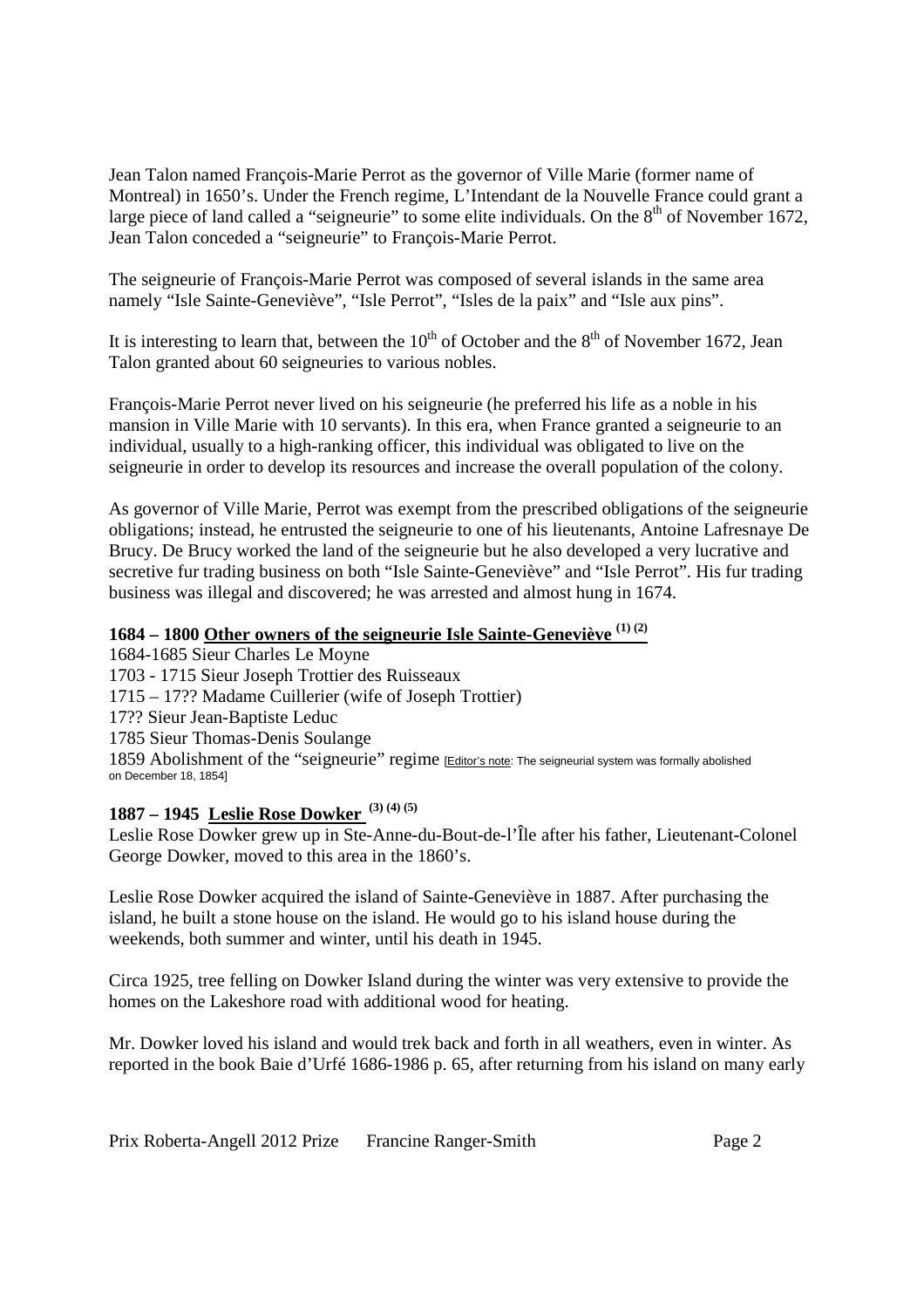winter days, Mr. Dowker would pull his lightweight boat (which he used to go back and forth to his island boat) behind him in case the thinning ice gave way as he came across to his right-ofway beside 20094 Lakeshore.

After Mr. Dowker passed away, his old stone house remained and deteriorated over the years until it was gutted by fire in 1960.

## **1956 – Lucille Tardif née Ranger**

According to the 2011 records of the Municipalité de Notre-Dame-de-l'Île-Perrot **(6)**, the owner of Île Dowker (Cadastre #2070497) is still my aunt Lucille Ranger née Tardif (although she has been deceased since 2004.

My aunt Lucille and my uncle Gérard Tardif purchased the island in 1956, probably from the heirs of Leslie Dowker.

The purchase of Dowker Island in 1956, as far as my research indicates, was a financial speculation by my uncle who was very involved politically with the Union Nationale (the party in power at the time in Quebec). My uncle knew that a bridge to connect the Trans-Canada Highway to Dorion/Vaudreuil via Dowker Island had been planned by the Quebec parliament and he was convinced that this bridge would cross on Dowker Island.

#### **Plans to construct the Trans-Canada bridge via Dowker Island (2)**

(Illustration # 2: the proposed routing plans for the bridge and the bridge under construction) There were four proposed route plans to connect the Trans-Canada Highway from the island of Montreal to Dorion, Vaudreuil or Valleyfield. Two of these route plans A1 and A2 (see illustration #2) would connect the Trans-Canada Highway with Dorion or Valleyfield via a bridge on Dowker Island. The route proposal for the bridge on Dowker Island was not selected.

Plan C was adopted via the Gallipeault Bridge to Dorion. The construction work of the bridge of plan C was in fact well underway (see illustration #2) in May 1960 but, with the provincial elections held in June 1960 and the defeat, in these elections, of the Union Nationale party by Jean Lesage's liberal party, the work was stopped and the bridge construction already accomplished was demolished. The work restarted in Aug 1962 with plan D via Îles aux Tourtes; the bridge was completed in 1966.

# **THE ENVIROMENTAL ASPECTS OF THE ISLAND**

# **The houses on Dowker Island**

In the 1980's, there were 2 buildings: a small summer cottage on the west side of the island and the stone walls of an old house on the northeast point of the island (the walls were the remains of the fire that gutted Lesley Rose Dowker's house in 1960).

The small summer cottage was demolished in the late 1980's.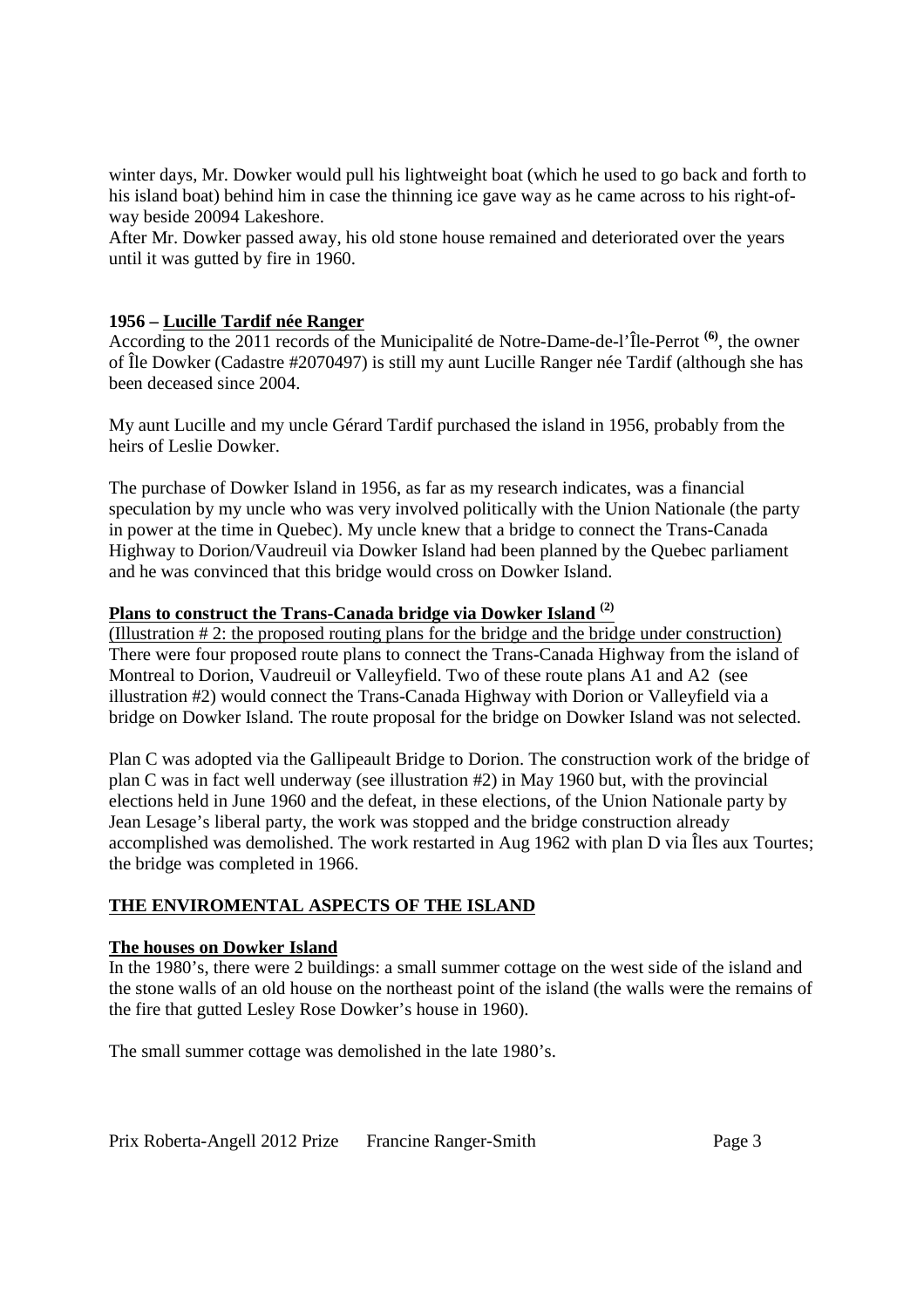In 1985, my cousin Paule Tardif started to rebuild the ruined stone house. We often went to anchor our boat in Dowker's bay and that summer, we saw many barges that were towed to the island and pulled-up on shore with building materials, roofing tiles, plumbing supplies, toilets, sinks, etc. (my cousin owns a property on the Lakeshore Rd; this is where the barges were loaded for delivery to the island. In fact, one of these barges is still on the property). Many construction workers worked on the house that summer of 1985. The ruins of the stone walls were used to build a two-storey house; the outside of the house was completed and the inside had all the walls and the supporting beams in place when a fire gutted the interior of the house.

After this second fire in 1985, just the stone walls remained standing. Since then, because there is very little mortar left between the stones, the walls are slowly collapsing (see photocopies of the ruins).

# **Dowker Island – A conservation zone**

Dowker Island is often called a "bird sanctuary". In fact, it is not categorized as a bird sanctuary but it is officially declared a conservation area.

According to the records of the Municipalité de Notre-Dame-de-l'Île-Perrot **(6)**, the island was zoned in 2007 as a "Conservation sans condition" (conservation without conditions), which forbids the construction of anything in the specified zone.

Prior to 2007, the island was zoned "Conservation avec conditions" (with conditions) which allows the construction of summerhouses. Since the Municipalité de Notre-Dame-de-l'Île-Perrot was very concerned that many cottages would be built thereby destroying the environmental aspects of the island, it modified the zoning.

# **Bird species, wildlife, fish**

Dowker Island is without a doubt a paradise for bird watchers.

To know more about the birds on the island, I consulted Dr. David Bird, Director of the Avian Science & Conservation Centre of McGill University **(7) .**

Dr. Bird graciously accepted to assist me in identifying the birds by sending me a comprehensive list of the various species that might be found on the island (see pamphlet "List of the birds of Montreal").

Wildlife is abundant on the island and would be similar to what we observe in the west island such as rodents, squirrels, chipmunks, rabbits, ground hogs, raccoons, skunks, red foxes, muskrats, etc.

Fishing, both in the summer and in the winter, is a popular sport around the island. There's one spot on the west side of the island that consistently attracts several die-hard fishermen in the winter.